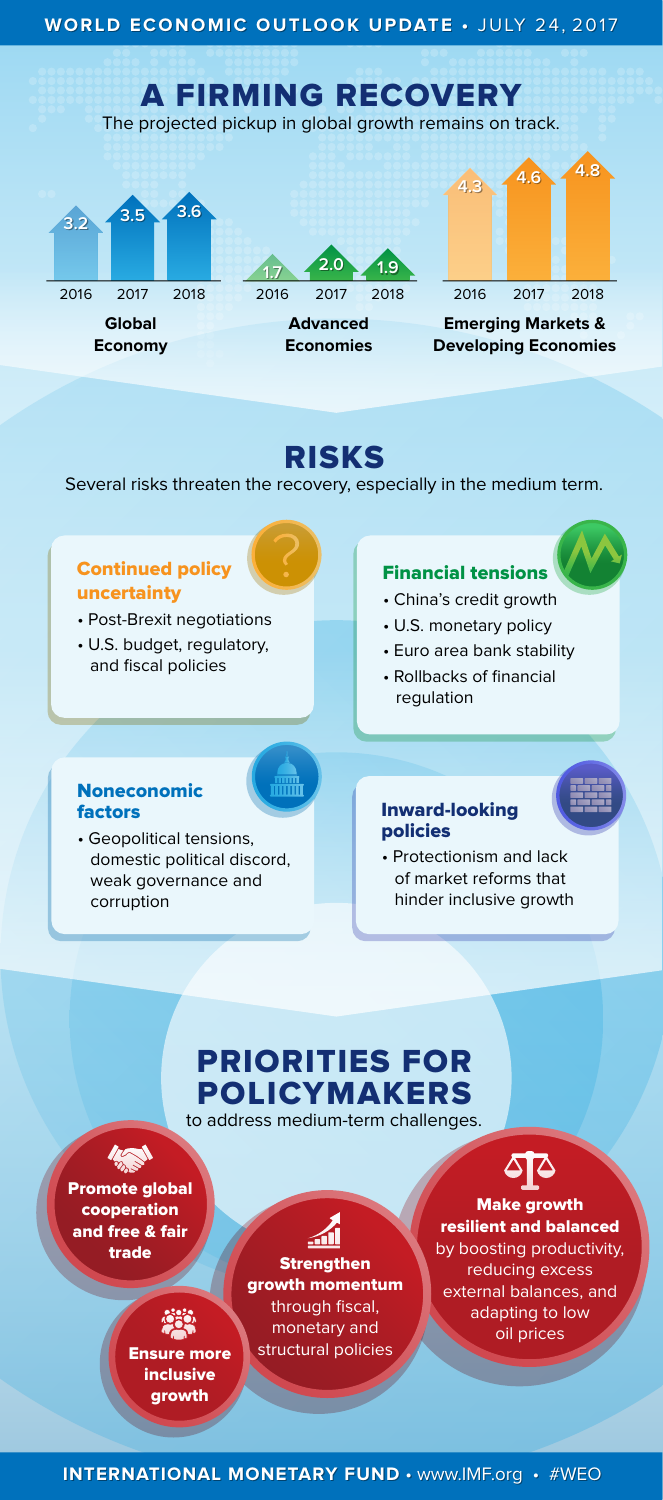#### WORLD ECONOMIC OUTLOOK UPDATE · JULY 24, 2017

## A FIRMING RECOVERY

The projected pickup in global growth remains on track.



**INTERNATIONAL MONETARY FUND • www.IMF.org • #WEO**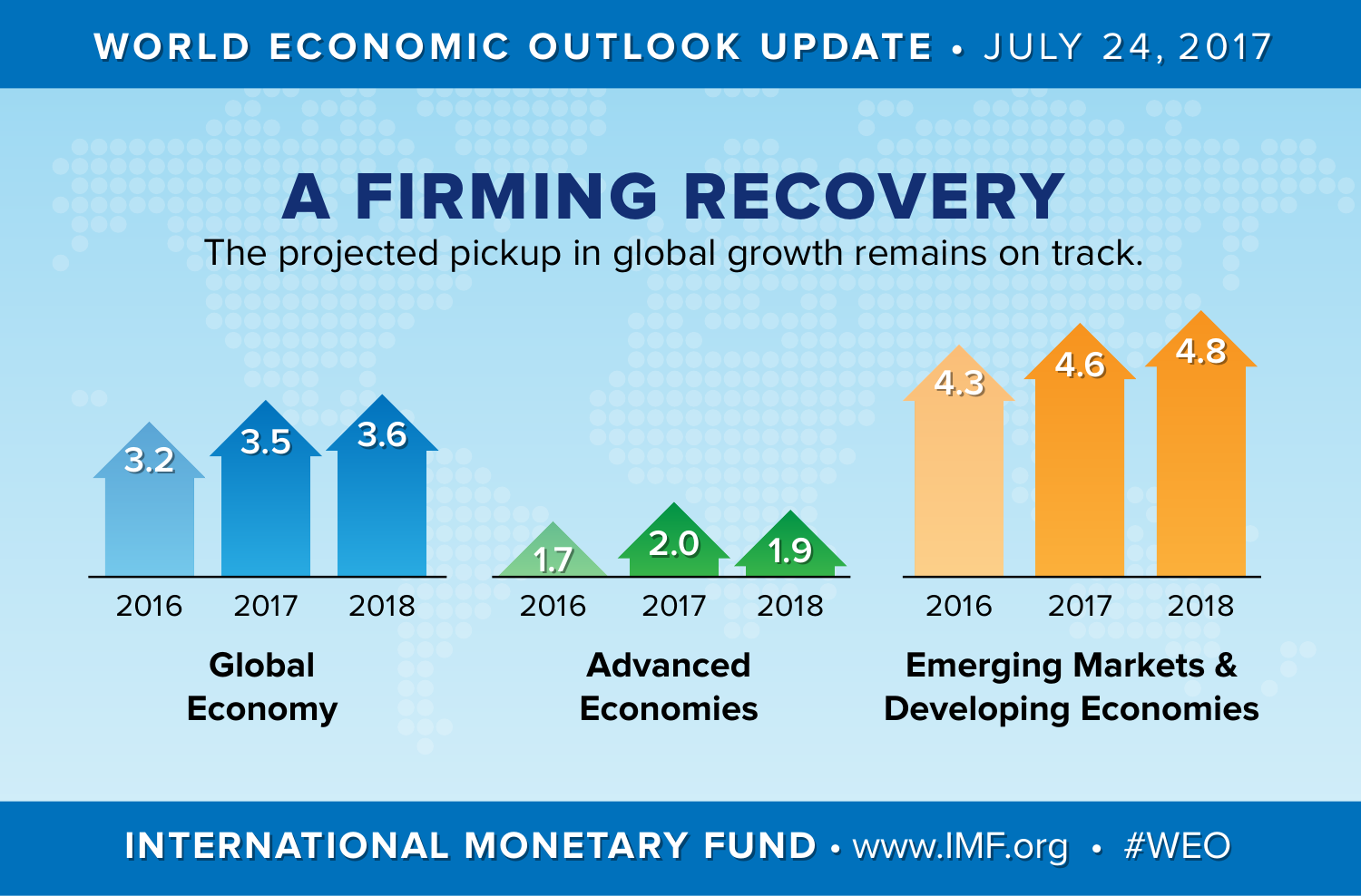### WORLD ECONOMIC OUTLOOK UPDATE · JULY 24, 2017

## RISKS

Several risks threaten the recovery, especially in the medium term.

## Continued policy uncertainty

- Post-Brexit negotiations
- U.S. budget, regulatory, and fiscal policies

### Financial tensions

- China's credit growth
- U.S. monetary policy
- Euro area bank stability
- Rollbacks of financial regulation

### Noneconomic factors

• Geopolitical tensions, domestic political discord, weak governance and corruption

### Inward-looking policies

• Protectionism and lack of market reforms that hinder inclusive growth

### **INTERNATIONAL MONETARY FUND • www.IMF.org • #WEO**